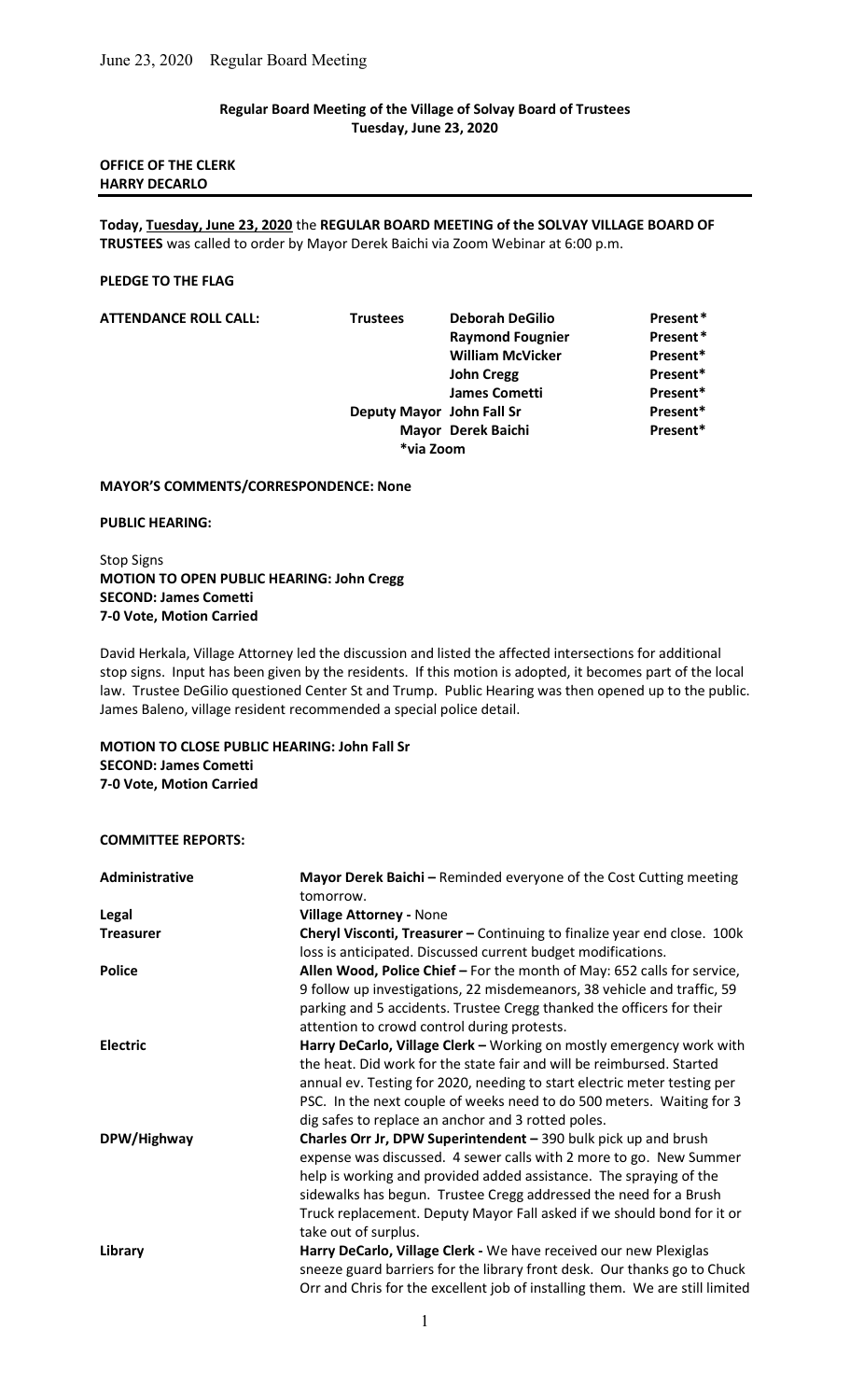|                                | to curbside pickup only. Fortunately, business has been brisk and we<br>continue to be very busy with pickup orders. We have scheduled a<br>series of virtual programs that will appear on our website and on our<br>Facebook page. The first is our weekly story time with Library Trustee<br>Rosemarie Novembrini. Also, on Thursday, July 9 at 10AM, Moreland<br>the Magician will perform a variety of magic tricks online. On Monday,<br>July 20 at 3PM, the Rosamond Gifford Zoo will present Zoo to You,<br>featuring Animal Myths and a variety of nocturnal creates. |
|--------------------------------|-------------------------------------------------------------------------------------------------------------------------------------------------------------------------------------------------------------------------------------------------------------------------------------------------------------------------------------------------------------------------------------------------------------------------------------------------------------------------------------------------------------------------------------------------------------------------------|
| Codes                          | Aaron Sauer, Codes Enforcement Officer - Long grass: opened 65;                                                                                                                                                                                                                                                                                                                                                                                                                                                                                                               |
|                                | closed 103; remaining 7, Junk: opened 9; closed 8; remaining 2,                                                                                                                                                                                                                                                                                                                                                                                                                                                                                                               |
|                                | Unregistered rental: opened 7; closed 3; remaining 4, Building without a                                                                                                                                                                                                                                                                                                                                                                                                                                                                                                      |
|                                | permit: opened 4 (3 pools, 1 demolition); closed 1; remaining 10,                                                                                                                                                                                                                                                                                                                                                                                                                                                                                                             |
|                                | Property maintenance: opened 3 (chimney, retaining wall, unsafe                                                                                                                                                                                                                                                                                                                                                                                                                                                                                                               |
|                                | stairs); closed 2; remaining 7, 1 violation for uninspected parking                                                                                                                                                                                                                                                                                                                                                                                                                                                                                                           |
|                                | garage, Performed one rental property inspection due to seller's bank                                                                                                                                                                                                                                                                                                                                                                                                                                                                                                         |
|                                | needing updated paperwork, Posted one apartment as unfit due to                                                                                                                                                                                                                                                                                                                                                                                                                                                                                                               |
|                                | recent electrical fire. Been working backlog of outstanding permits to                                                                                                                                                                                                                                                                                                                                                                                                                                                                                                        |
|                                | get them closed and issue certificates of compliance. St. Cecilia's has                                                                                                                                                                                                                                                                                                                                                                                                                                                                                                       |
|                                | begun installing sheetrock in the upper floor and continue working                                                                                                                                                                                                                                                                                                                                                                                                                                                                                                            |
|                                | through the rest of the building. I have high hopes for the quality of                                                                                                                                                                                                                                                                                                                                                                                                                                                                                                        |
|                                | work, and tenant that will be attracted. The project developer and I                                                                                                                                                                                                                                                                                                                                                                                                                                                                                                          |
|                                | stay in contact and he is very pleasant to deal with.                                                                                                                                                                                                                                                                                                                                                                                                                                                                                                                         |
| <b>Stormwater/Montrose Ave</b> | Mark Malley, Village Engineer - Westside INI project is now complete.                                                                                                                                                                                                                                                                                                                                                                                                                                                                                                         |
|                                | Federal grant funding is being worked on currently with myself and                                                                                                                                                                                                                                                                                                                                                                                                                                                                                                            |
|                                | Harry.                                                                                                                                                                                                                                                                                                                                                                                                                                                                                                                                                                        |
| <b>Buildings</b>               | John Fall Sr, Trustee - Asked Mr. Herkala if any updates came from                                                                                                                                                                                                                                                                                                                                                                                                                                                                                                            |
|                                | Peter Tantalo of Westrock regarding the land.                                                                                                                                                                                                                                                                                                                                                                                                                                                                                                                                 |
| <b>Cost Cutting</b>            | Mayor Derek Baichi - Meeting is tomorrow night and will be picking up                                                                                                                                                                                                                                                                                                                                                                                                                                                                                                         |
|                                | on topics from last year included refuse.                                                                                                                                                                                                                                                                                                                                                                                                                                                                                                                                     |

#### Additional Resolutions from the Village Board:

Trustee McVicker motioned to approve a 2.5% raise for all Part Time Village of Solvay employees.

PUBLIC COMMENT: (Five Minute Time Limit Per Petitioner)

James Baleno, village resident questioned the brush truck issue and the potential for shared services with the Town of Geddes. Would be a fiscally responsible move.

Deana Sanford Walz, village resident asked if the agenda for the meeting is posted beforehand.

Sal Sciuga, village resident stated how Mr. Baleno made a good comment.

Victor Brouse, village resident questioned a tractor trailer being parked at old New York bakery spot.

Greg Lowe, Head of Electric Commission stated how he was getting used to the Zoom meeting format.

### RESOLUTIONS:

1. Authorization from the Board of Trustees to approve:

 LOCAL LAW AMENDING THE VILLAGE OF SOLVAY VILLAGE CODE SECTION 160-47 BY ADDING THERETO PROVISIONS FOR STOP SIGNS TO BE LOCATED ON DARROW AVE AT THE INTERSECTIONS WITH 6TH STREET, CENTER STREET AT THE INTERSECTIONS WITH TRUMP STREET, HALL AVE AT THE INTERSECTIONS WITH PALMER AVE, POWER STREET AT ITS INTERSECTIONS WITH COGSWELL AVENUE, CENTER STREET, SOUTH AVENUE AND ABELL AVENUE, AND SOUTH AVENUE AT ITS INTERSECTIONS WITH 6TH STREET

BE IT ENACTED BY THE VILLAGE BOARD OF THE VILLAGE OF SOLVAY AS FOLLOWS:

Section 1: The Village of Solvay Village Code, being Local Law No.4 of 1991, as has previously been amended, is hereby further amended at Section 160-47 by adding thereto provisions for Stop Signs to be located on the Darrow Ave, Center Street, Hall Ave, Power Street and South Ave to read as follows: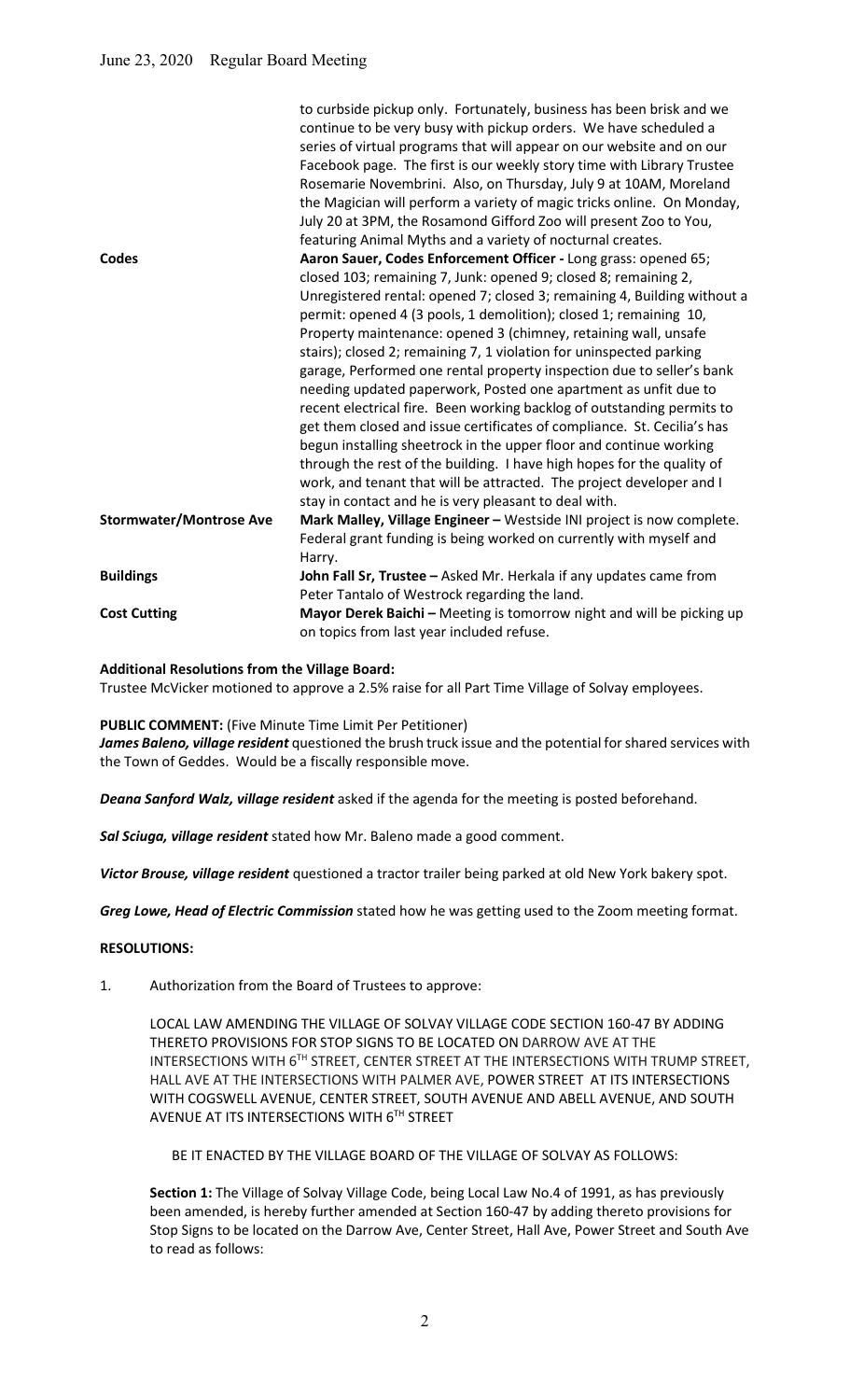### "§ 160-47 Designation of Stop Intersections.

| <b>Shall Stop before entering</b> |
|-----------------------------------|
| 6 <sup>th</sup> Street            |
| <b>Trump Street</b>               |
| Palmer Ave                        |
| Cogswell Avenue                   |
| <b>Center Street</b>              |
| South Avenue                      |
| Abell Avenue                      |
| 6 <sup>th</sup> Street"           |
|                                   |

Section 2: Local law No.: 4 of 1991, as amended, remains in full force and effect except as hereinabove amended.

 Section 3: This local law shall take effect immediately upon posting and publication as required by law and filing with the Secretary of State.

# MOTION: William McVicker SECOND: Raymond Fougnier

| <b>Deborah DeGilio</b>  | <b>Trustee</b> | <b>Voted</b> | <b>Yes</b>                             |
|-------------------------|----------------|--------------|----------------------------------------|
| <b>Raymond Fougnier</b> | <b>Trustee</b> | <b>Voted</b> | <b>Yes</b>                             |
| <b>William McVicker</b> | <b>Trustee</b> | <b>Voted</b> | <b>Yes</b>                             |
| <b>John Cregg</b>       | <b>Trustee</b> | <b>Voted</b> | <b>Yes</b>                             |
| James Cometti           | <b>Trustee</b> | <b>Voted</b> | <b>Yes</b>                             |
| John Fall Sr            | <b>Trustee</b> | <b>Voted</b> | <b>Yes</b>                             |
| Derek Baichi            | <b>Mayor</b>   | <b>Voted</b> | <b>Yes</b><br><b>Motion</b><br>Carried |

- 2. Authorization from the Board of Trustees to pay C&S Engineers \$20,377.50 for services rendered from 5/1/20 to 5/31/20. (Total Cost to the Village is: \$12,105.00)
	- Below are the specific projects that will be reimbursed through Grant or the County:
		- Invoice No. 0187700 Project No. 114.222.001 Aquatic Spray Park Sam Grant
		- Invoice No. 0187704 Project No. 114.233.001 Solvay Electric Department
	- Invoice No. 0187705 Project No. 114.235.001 Community Development Grant MOTION: John Fall Sr

 SECOND: William McVicker AYES: 7 NAYES: 0 MOTION CARRIED

3. Authorization from the Board of Trustees to pay the Cerio Law Offices \$7,409.00 for services rendered for the month of May 2020. A detailed list of charges has been provided to the Board of Trustees.

 MOTION: Raymond Fougnier SECOND: James Cometti

- AYES: 7 NAYES: 0 MOTION CARRIED
- 4. Authorization from the Board of Trustees to approve the minutes from the May 26, 2020 Regular Village Board Meeting and the Reading of the Minutes be herewith dispensed. MOTION: William McVicker SECOND: John Cregg AYES: 7 NAYES: 0 MOTION CARRIED
- 5. Authorization from the Board of Trustees to approve the minutes from the June 2, 2020 Special Board Meeting and the Reading of the Minutes be herewith dispensed. MOTION: John Cregg SECOND: John Fall Sr AYES: 7 NAYES: 0 MOTION CARRIED